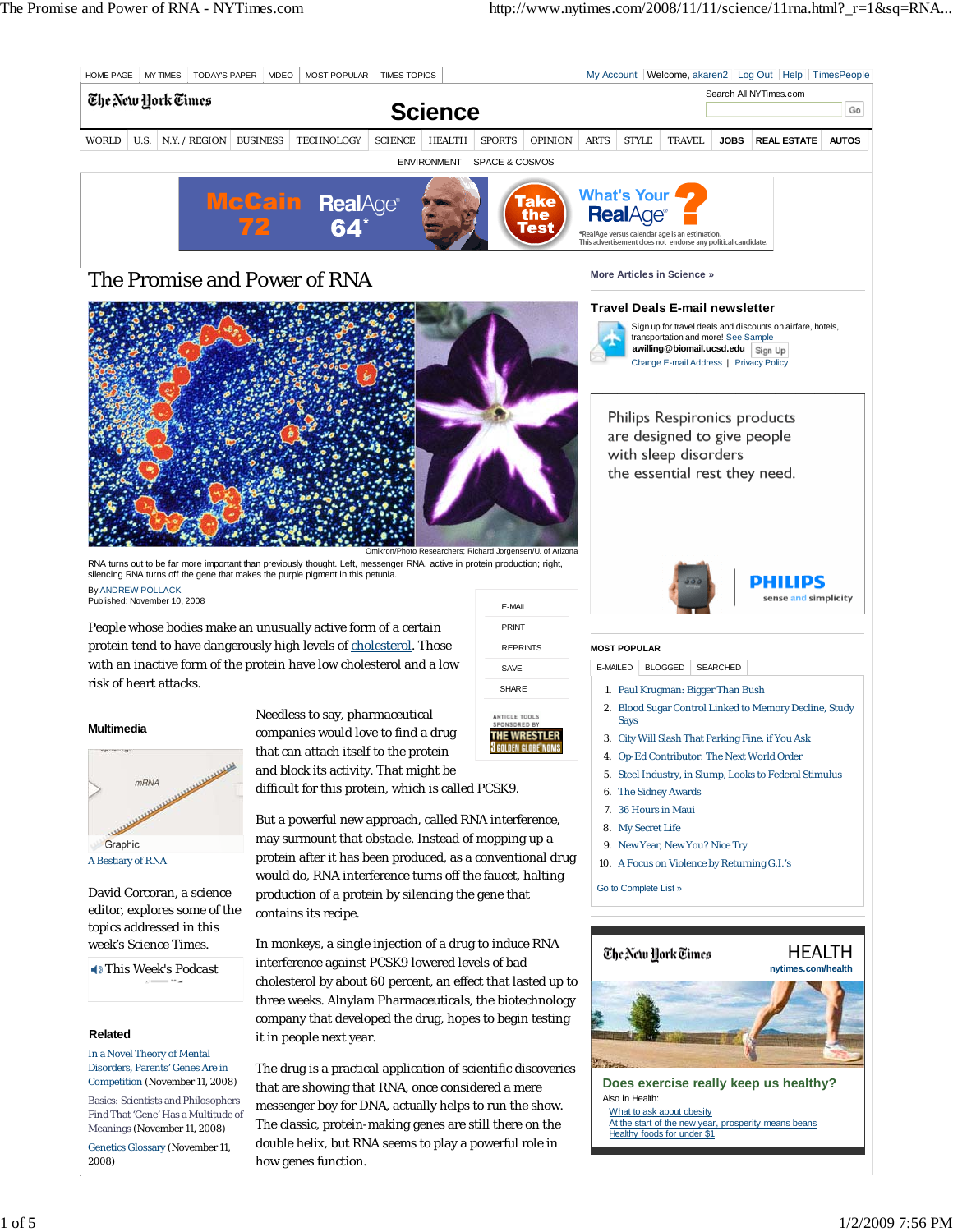Thoughts on Genes (November 11, 2008)

"This is potentially the biggest change in our understanding of biology since the discovery of the double helix," said John S. Mattick, a professor of molecular

biology at the University of Queensland in Australia.

And the practical impact may be enormous.

RNA interference, or RNAi, discovered only about 10 years ago, is attracting huge interest for its seeming ability to knock out disease-causing genes. There are already at least six RNAi drugs being tested in people, for illnesses including cancer and an eye disease.

And while there are still huge challenges to surmount, that number could easily double in the coming year.

"I've never found a gene that couldn't be down-regulated by RNAi," said Tod Woolf, president of RXi Pharmaceuticals, one of the many companies that have sprung up in the last few years to pursue RNA-based medicines.

The two scientists credited with discovering the basic mechanism of RNA interference won the Nobel Prize in Physiology or Medicine in 2006, only eight years after publishing their seminal paper. And three scientists credited with discovering the closely related micro-RNA in the 1990s won Lasker Awards for medical research this year.

RNA and DNA are strands made up of the chemical units that represent the letters of the genetic code. Each letter pairs with only one other letter, its complement. So two strands can bind to each other if their sequences are complementary.

Genes, which contain the recipes for proteins, are made of DNA. When a protein is to be made, the genetic code for that protein is transcribed from the DNA onto a single strand of RNA, called messenger RNA, which carries the recipe to the cell's protein-making machinery. Proteins then perform most functions of a cell, including activating other genes.

But scientists are now finding that a lot of DNA is transcribed into RNA without leading to protein production. Rather, the RNA itself appears to be playing a role in determining which genes are active and which proteins are produced.

Much attention has focused on micro-RNAs, which are short stretches of RNA, about 20 to 25 letters long. They interfere with messenger RNA, reducing protein production.

More than 400 micro-RNAs have been found in the human genome, and a single micro-RNA can regulate the activity of hundreds of genes, said David P. Bartel, a biologist at the Whitehead Institute in Cambridge, Mass., and at the Massachusetts Institute of Technology.

As a result, Dr. Bartel said, the activity of more than half the genes in the human genome is affected by micro-RNA.

"It's going to be very difficult to find a developmental process or a disease that isn't influenced by micro-RNAs," he said.

Indeed, scientists have found that some micro-RNAs contribute to the formation of cancer and others help block it.

Other studies have found micro-RNAs important for the proper formation and functioning of the heart and blood cells.

Scientists are also finding other types of RNA, some of which may work differently from micro-RNA. By now, there are so many types of RNA that one needs a scorecard to keep track.

Besides micro-RNA (miRNA), the new ones include small interfering RNA (siRNA), piwi-interacting RNAs (piRNA), chimeric RNA, and promoter-associated and termini-



Ads by Google **by Cooking Cooking** what's this?

# **DEVONthink Professional**

Organize your research documents intelligently - with AI, on OS X.

www.devon-technologies.com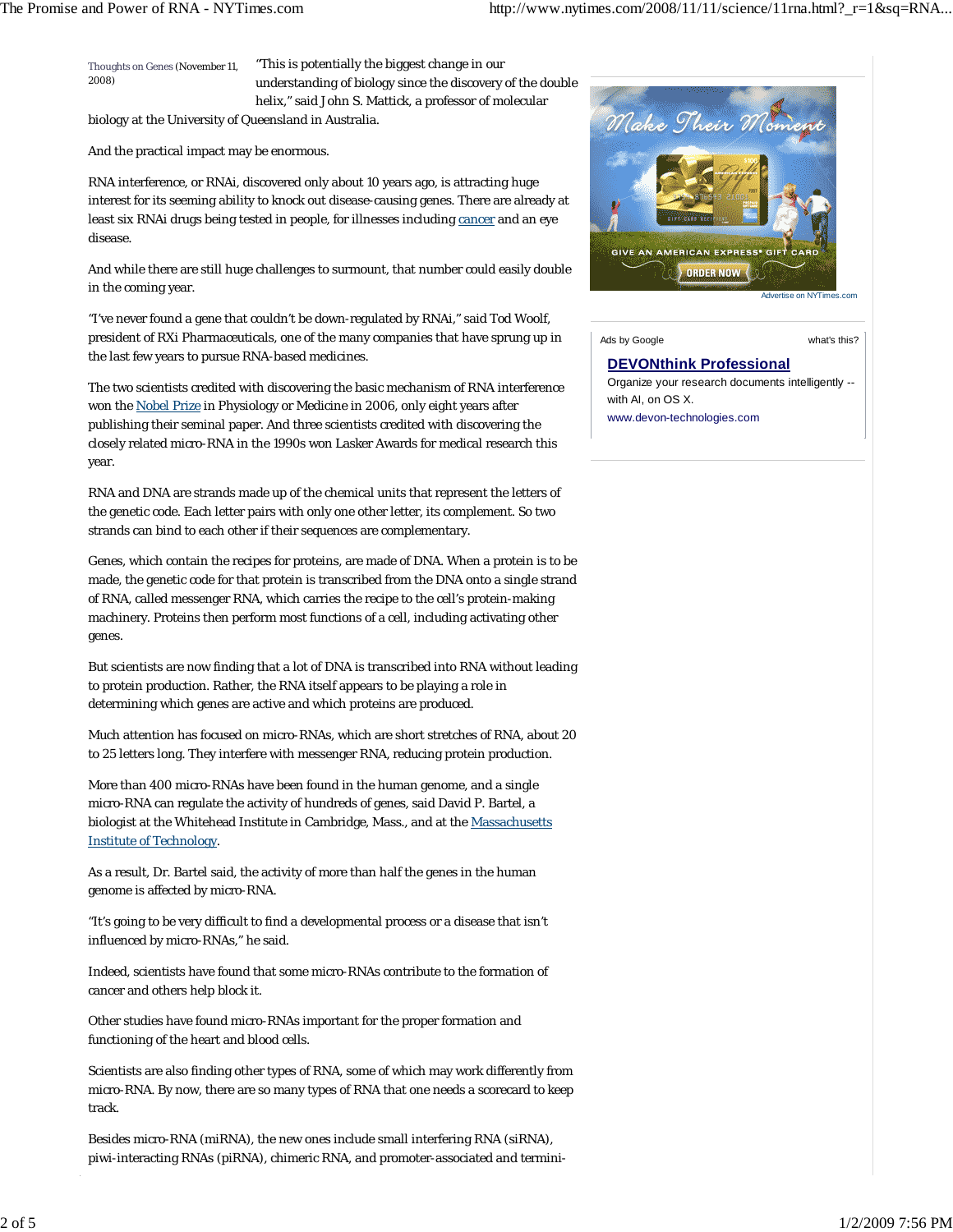associated long and short RNAs. They join an existing stable that included messenger RNA (mRNA), transfer RNA (tRNA), and small nucleolar RNA (snoRNA), which all play roles in protein production.

Scientists do not know what all the newly discovered RNA is doing. Some of it may be just a nonfunctional byproduct of other cellular processes.

And there is still uncertainty over how big a role RNA plays. Some scientists say proteins are like a light switch, turning genes on and off, while RNA usually does fine tuning, like a dimmer.

Still, the many new discoveries are "revealing a level of regulation and complexity that I don't think the current organizational model of the genome ever envisioned," said Thomas R. Gingeras, professor and head of functional genomics at Cold Spring Harbor Laboratory.

Despite the remaining mysteries, researchers and companies are moving rapidly to exploit the latest findings. While micro-RNAs are getting some attention, the biggest effort is on RNA interference.

RNA interference is induced when a short snippet of double-stranded RNA — called a small interfering RNA, or siRNA — enters a cell. The cell treats it much like a micro-RNA it might make on its own. That results in the silencing of a gene that corresponds to the inserted RNA.

Scientists believe that RNA interference evolved as a way to fight viruses, since doublestranded RNA is rare outside viruses.

Given that the sequences of genes are now known, it is fairly straightforward to synthesize a small interfering RNA that can serve as a drug to silence a gene. Still, there has not yet been a truly convincing demonstration that such drugs will work in people.

One risk is that the small RNA snippets might silence genes beyond the intended target. And that could mean that a drug based on these snippets would have unwanted side effects.

But the biggest challenge is getting the RNA into the cells where it is needed. Doublestranded RNA is rare outside viruses, so the cell is not likely to welcome it.

"Double-stranded RNA basically to the body means one thing: a virus," said Jonas Alsenas, a biotechnology analyst at the securities firm Leerink Swann who is skeptical about RNAi drugs.

Double-stranded RNA can set off an immune response. Enzymes in the blood tear RNA apart. And even if the RNA survives a trip through the bloodstream, it can have difficulty entering the target cells.

"Most of the cell membranes are negatively charged and the RNA is negatively charged, so they won't get close to each other," said Dr. Mohammad Azab, president of Intradigm, an RNA interference company.

Still, startups like Intradigm, Tekmira Pharmaceuticals, Calando Pharmaceuticals, MDRNA and Traversa Therapeutics are developing delivery methods.

Chemical changes can be made to RNA to make it more stable and to avoid setting off the immune system. And the RNA can be inserted into little globules of fat or attached to polymers to help it get through the bloodstream and enter cells.

RXi is developing an oral delivery method for treating certain immune diseases. In some cases, though, these packages can introduce their own toxicities.

Delivery problems tripped up an earlier gene-silencing technology called antisense, which uses single strands of RNA instead of double strands. But progress is now being made in antisense as well, so it may turn out that antisense drugs will compete with RNAi drugs.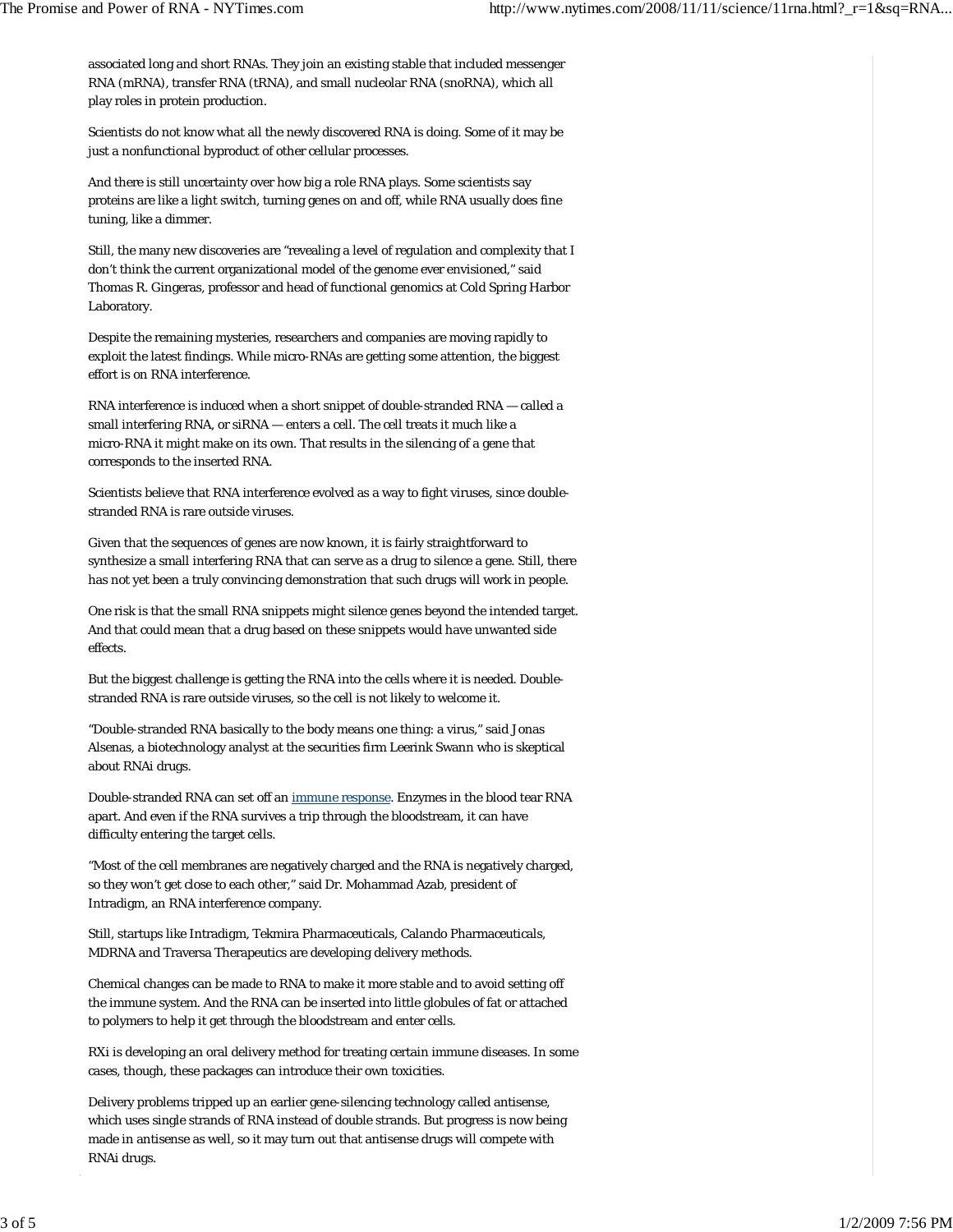Given the delivery challenges, the first RNAi drugs are for uses that do not require delivery through the bloodstream.

Alnylam is testing a drug that can be inhaled to treat a respiratory virus. Three other companies are testing drugs to treat age-related macular degeneration, the leading cause of blindness among the elderly. The drugs are injected directly into the eye.

The most advanced of the eye drugs, developed by the Miami-based Opko Health, is in the final stage of clinical trials, which would give it a shot at being the first RNAi drug to reach the market.

But some systemic delivery is now being tried. Quark Pharmaceuticals has started early human testing of a drug to prevent **kidney damage**. Since the kidney removes RNA from blood for excretion, much of the drug is expected to end up there anyway.

Similarly, lipids tend to end up in the liver. Since cholesterol is also processed in the liver, lipid particles will be used to deliver Alnylam's PCSK9 anticholesterol drug, as well as one it plans to test against liver cancer.

"If all we ever get to is the liver, we'll be having our hands full with human disease," said John Maraganore, chief executive of Alnylam. But he and other industry executives say they will eventually learn to deliver RNAi drugs anywhere in the body.

One shortcoming of RNA interference is that it can only turn genes off. But to treat some diseases, like those in which the body makes too little of a protein, it might be desirable to turn genes on or to increase their activity levels.

In one of the latest surprises in this field, scientists have found that RNA can do this too. They have discovered what they call RNA activation, or RNAa. The molecules that perform it are called either small activating RNAs (saRNA) or antigene RNAs (agRNA).

"We weren't looking for it," said David Corey, a professor of pharmacology at the University of Texas Southwestern Medical Center in Dallas, who was one of those to discover the phenomenon about two years ago.

Scientists in his lab were attempting to silence genes using RNAi directed at the promoters of genes. A promoter is a region of DNA that helps activate a gene.

Instead of being silenced, the genes became more active and protein production increased. Dr. Corey said it appeared that the RNA enhanced the activity of proteins that bind to the gene promoters.

Whether RNA activation can be used for therapy remains to be seen. It does show, however, that the limits of RNA activity have yet to be understood. There is more to come.

A version of this article appeared in print on November 11, 2008, on **More Articles in Science »** page D1 of the New York edition.

**Click here to enjoy the convenience of home delivery of The Times for less than \$1 a day.**

## Ads by Google what's this?

**Acid reflux** Prilosec OTC®: #1 Dr. Recommended OTC Acid Reducer- Buy at Walmart! www.Walmart.com/Prilosec

**\$89 Home DNA Test** Free FedEx Return w/Kit! Accredited Lab - Fast Results. BBB Member www.gtldna.net

**Transcription** 2,000 clients in all industries Rush jobs welcome. Low rates. www.ubiqus.com

# **Past Coverage**

Two Biotech Companies Agree to Form a Joint Venture (September 7, 2007) Merck Buys Maker of Gene-Silencing Drugs (October 31, 2006) Merck and Partner Form Alliance to Develop Drugs Based on RNA (September 10, 2003)

### **Related Searches**

RNA (Ribonucleic Acid)